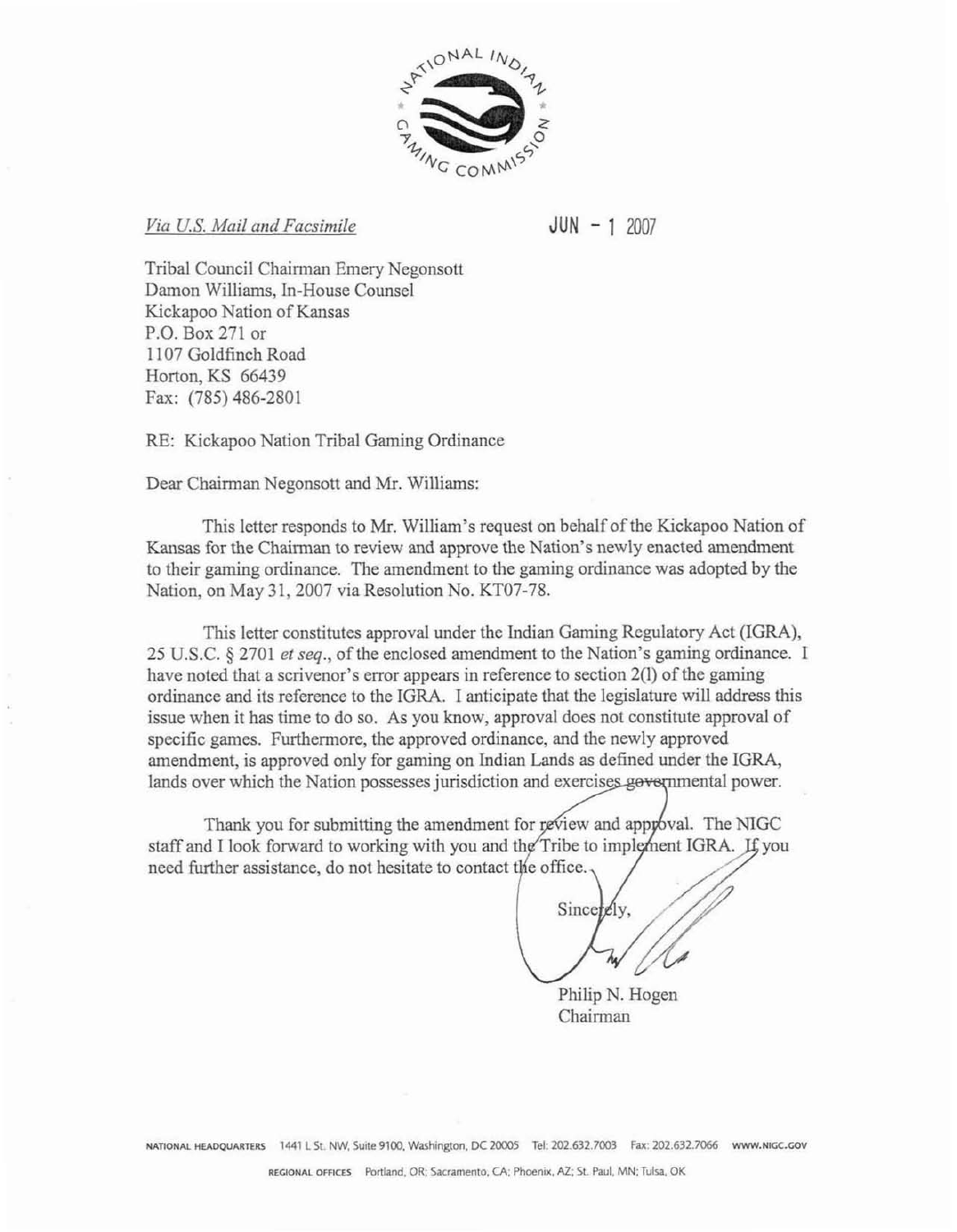

1107 Goldfinch Road · Horton, Kansas 66439 phone 785.486.2131 · fax 785.486.2801

Resolution KT 07-78

## **RESOLUTION**

WHEREAS, the Kickapoo Tribe of Indians of the Kickapoo Reservation in Kansas is organized is accordance with the provisions of the Indian Reorganization Act of June 18, 1934 (48 Stat. 984), as amended by the Act of June 15, 1935 (49 Stat. 378); and

WHEREAS, the Kickapoo Tribe of Indians of the Kickapoo Reservation in Kansas is empowered by the Kickapoo Constitution and By-Laws approved by the Secretary of the Interior on February 26, 1937; and

WHEREAS, the governing body of the Kickapoo Tribe of Indians of the Kickapoo Reservation in Kansas shall be the Kickapoo Tribal Council as authorized under the Kickapoo Constitution and By-Laws in Article III, Section 2; and

NOW THEREFORE BE IT RESOLVED, that the Kickapoo Tribal Council hereby amends the Kickapoo Nation Tribal Gaming Commission Ordinance, as amended April 26, 1996, and such amendments shall now read with changes and additions in italies:

- Section  $2(1)$  "Net Revenues" means gross revenues of Class II and Class III gaming activities legg amounts paid our as, or paid for, prizes and total operating expenses including debt service but excluding management fees paid to a management contract within the meaning of 25 U.S.C.  $2703$ ."
- Section 5(f) Patron Dispute. Patrons who have filed complaints against the gaming enterprise and who are unable to resolve such complaints with management shall have as their sole remedy the right to file a petition of relief with the Tribal Gaming Commission. Complaints shall be submitted in writing setting out the grounds for the complaint and any evidence, and at the discretion of the Commission, the petitioner may be allowed to present evidence. The Gaming Commission shall hold a hearing within 30 days of the receipt of the petitioner's complaint: however, the Commission may extend that period for exigent circumstances. Petitioner may have counsel present at such hearing. The Commission shall render a decision in a timely fashion and the decisions of the Commission shall be final when issued and there shall be no appeal. Any patron complaint must submitted to the Commission within thirty (30) days of the incident giving rise to the complaint. All claims by patrons shall be limited to a maximum recovery of \$500.00 per occurrence, and a cumulative limit of \$1,000.00 per patron in any consecutive twenty-four month period, except disputes relating to a patron's entitlement to a game prize, which shall be limited to the amount of such prize. Management of the Enterprise shall pay claims affirmed by the Tribal Gaming Commission within fifteen (15) business days of notice of the Gaming Commission's decision. The Gaming Commission's decision for all claims brought under this section shall constitute the complainant's final remedy. Claims governed by Section 3(D) of the Compact arising from "alleged injuries to patrons" may not be brought pursuant to this Section.

Section 5(a) Limitation on Gaming Operations. In compliance with 25 USC 2710(b)(2)(A) and 25 USC 2711(g), the Tribe shall have sole proprietary interest and responsibility for any gaming

Received May-31-07 15:12

From-785 486 3125

To-National Indian Gami Page 002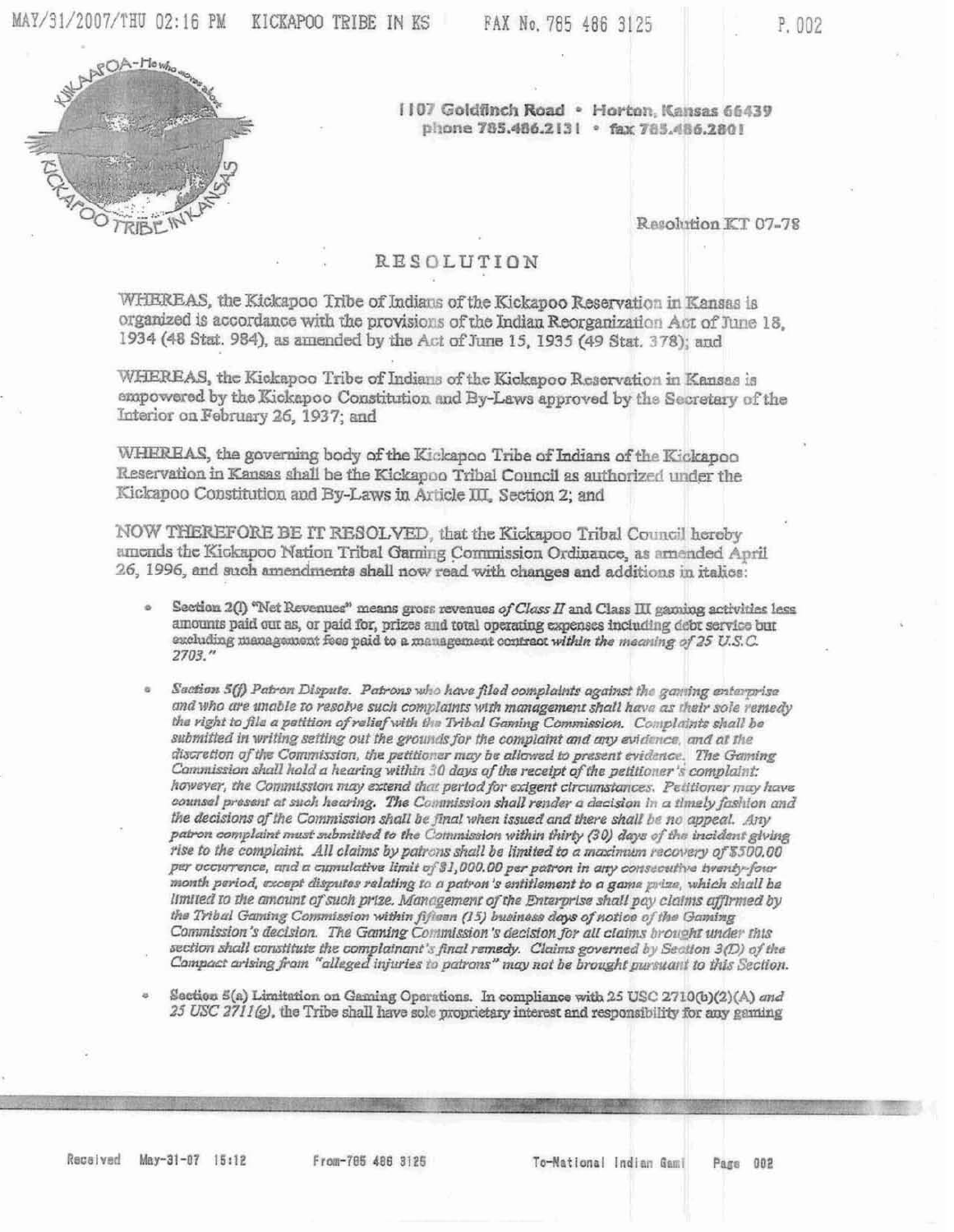activity on the Reservation; provided however, that nothing herein shall (i) preclude the Tribe from entering into a Management Contact as authorized under 25 USC 2711; or (ii) interfere with the exercise by any secured party of its rights under any duly approved collateral lease, leaschold mortgage or other financing agreement with the Tribe to enforce its security interest in the premises on which such gaming activities may be conducted, or to enforce rights against gross revenues of the Tribe from its gaming activities for the purpose of repayment of the debt obligation of the Tribe to such secure party accordance with the provision of such agreements. However, any transfer, conveyance and/or enoumbrance of any interest in land or other real property shall be prohibited.

2010/02/  $-27$ §5(e)(vi)(aa) The Applicant must sign a privacy statement that is compliant with 25 C.F.R. §556.2(a), and provide other information which permits the Gaming Commission to conduct an investigation of the applicant's criminal history, credit history, and drivers license history;

ö §5(e)(vt)(dd) The application shall include a false statement provision that provides a statement as to penalties for providing any such false statement that is compliant with 18 U.S.C. 1001.

Section 5(e)(l) all gaming employees, including all primary management officials and key employees of any gaming enterprise, shall be subject to the background investigation and licensing requirements of IGRA, this Ordinance and the Compact which shall include requesting the following information for the initial background investigations and angoing review for all gaming employees:

- (aa) Full Name, other names uses (oral or written), social security number(s), birth date, place of birth, citizenship, gender, all languages (spoken or written);
- (bb) Currently and for the previous 5 years: business and employment positions held, ownership interests in those businesses, business and rasidance addresses, and drivers license numbers;
- (cc) The names and current address of at least three personal references, including one personal reference who was acquainted with the applicant during each period of residence listed under paragraph (bb) of this section:
- (dd) Current business and residence telephone numbers;
- (ee) A description of any existing and previous business relationships with Indian Tribes, including ownership interests in those businesses;
- $CD$ A description of any existing and previous business relationships with the gaming industry generally, including ownership interests in those businesses;
- The name and address of any licensing or regulatory agency with which  $(gg)$ the person has filed an application for a license or permit related to gaming, whether or not such Ilcense or permit was granted;
- (hh) For each felony for which there is an ongoing prosecution or a conviction, the charge, the name and address of the court involved, and the date and disposition if any;
- $(31)$ For each misdemeanor conviction or ongoing misdemeanor prosecution (excluding minor traffic violations) within 10 years of the date of the application, the name and address of the court involved and the date and disposition;
- For each criminal charge (excluding minor traffic charges) whether or not (ii) there is a conviction, if such a criminal charge is within 10 years of the date of the application and is not otherwise listed pursuant to paragraph (hh) or (gg) of this section, the criminal charge, the name and address of the court involved and the date and disposition;

From-785 486 3125